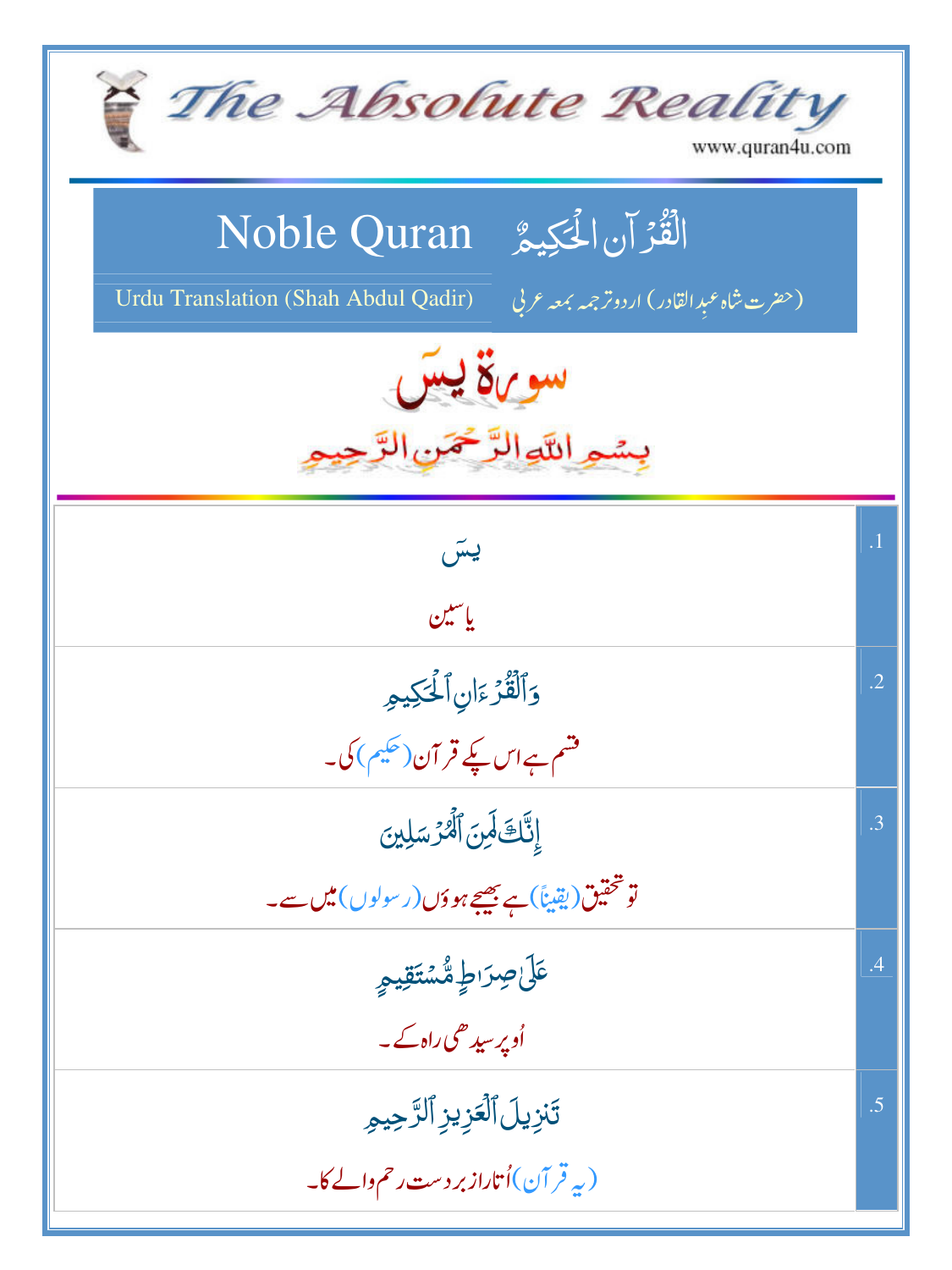| ڶؚٮؖ۠ڹڹ؆قؘۏڡٙٵڡۜٙٵۜٲؙٛڹڹ؆ٵڹۜٲؗۏ۠ۿؽ                                                               | .6             |
|--------------------------------------------------------------------------------------------------|----------------|
| کہ توڈرائے(متنبہ کرے)ایک لوگوں کو، کہ ڈرنہیں <sub>شن</sub> ااُن کے باپ دادوں نے،                 |                |
| فَهُمْ غَفِلُونَ                                                                                 |                |
| سووہ خمر نہیں رکھتے۔                                                                             |                |
| لَقَّلۡ حَقَّ ٱلۡقَوۡلُ عَلَىٰٓأَ كُثَرِهِمۡ فَهُمۡ لَا يُؤۡمِنُونَ                              | .7             |
| ثابت (پوری)ہو چکی ہے بات ان بہتوں پر،سووہ نہ مانیں (ایمان نہ لائیں) گے۔                          |                |
| إِنَّاجَعَلْنَا فِىَأَعۡنَقِهِمۡ أَغۡلَلاَۖ فَهِىَ إِلَى ٱلۡكُنۡقَانِ فَهُم مُّقۡمَحُونَ         | $\overline{8}$ |
| ہم نے ڈالے ہیں انکی گر دنوں میں طوق، سووہ ہیں (حکڑے) ٹھوڑیوں تک، پھر انکے سر اُلل (اکڑ) رہے ہیں۔ |                |
| <b>وَجَعَلْنَاصِنَٰبَيۡنِ أَيَٰٓلِ</b> يہِمۡ سَلَّا وَمِنۡ خَلَٰفِهِمۡ سَلَّا                    | 9.             |
| اور بنائی ( کھڑ ی کر دی) ہم نے ان کے آگے دیوار،اور ان کے پیچھے دیوار،                            |                |
| فَأَغۡشَيۡنَـٰهُمۡۚ فَهُمۡ لَايُبۡصِرُونَ                                                        |                |
| .<br>پھراوپر سے ڈھ <mark>انک دیاسوان کو نہیں سوجھتا۔</mark>                                      |                |
| وَسَوَآءٌ عَلَيۡہِمۡ ءَأَۚنَنۡءَهُمۡمَ أَمۡلَمۡتُنۡنَ تُنۡلِہۡهُمۡلَا لِّؤۡمِنُونَ               | .10            |
| اور برابر ہے تُونے ان کوڈرایایانہ ڈرایایقین نہیں کرتے۔                                           |                |
| إِنَّهَا تُنذِهُ مَنِ ٱتَّبَحَ ٱلذِّكَرَ وَخَشِى ٱلزَّحْمَدَنِ بِٱلْغَيَبِّ                      | .11            |
| تُولوْڈر سنائے اُس کو جو چلے سمجھانے پر ،اور ڈرے رحمٰن سے بن دیکھے۔                              |                |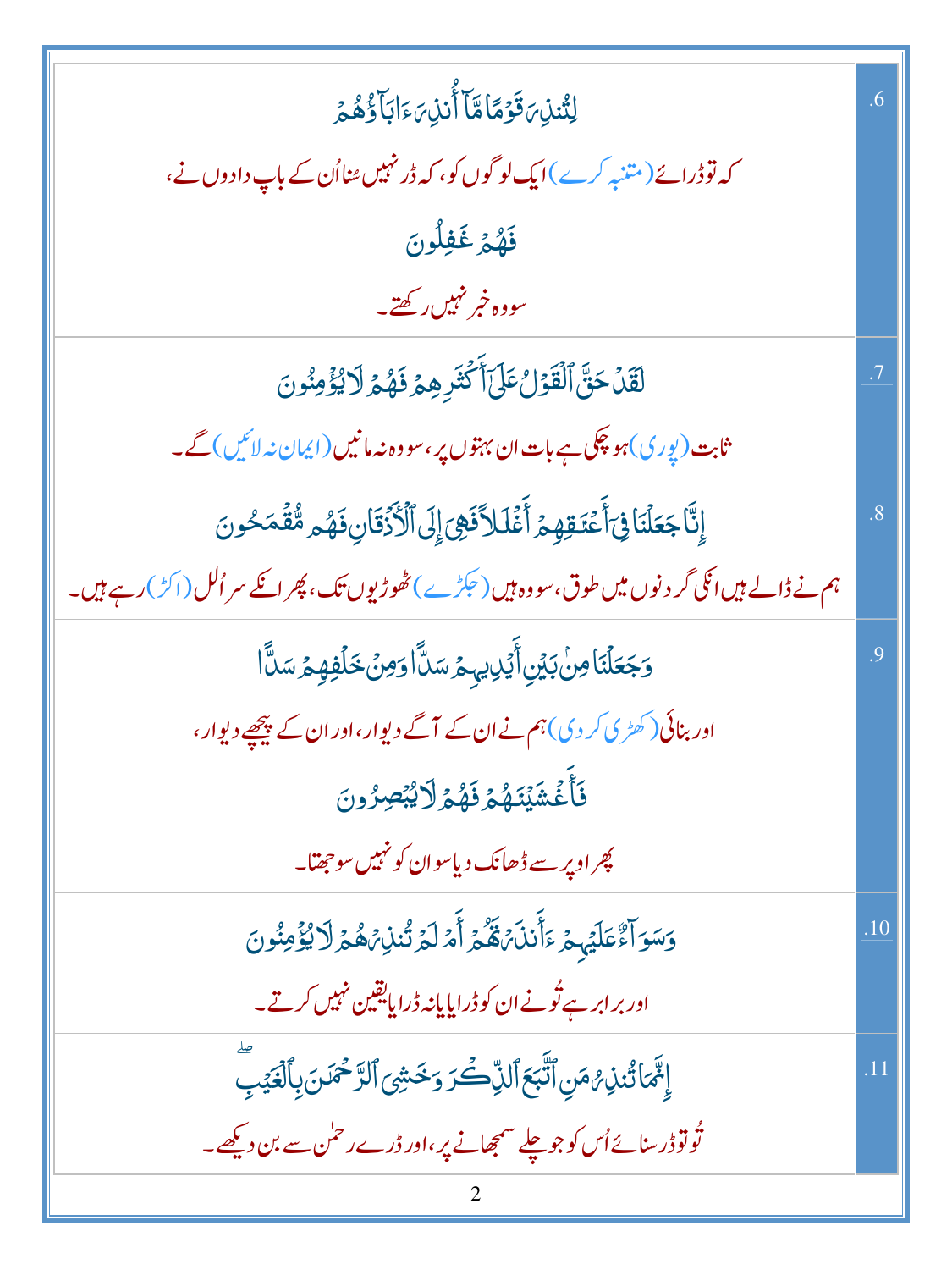| <b>ۘڡؘ</b> ٙڹۺ۠ <i>ؚۯٙ</i> ۠ۮ۠ <i>ؚۥٙۿۼٛڣۯۊؚٚ</i> ۯٲؖٛۘڂ۪ڔۣڪڔۑۄؚۣ                                 |     |
|---------------------------------------------------------------------------------------------------|-----|
| سواس کو دے خوشنجر <mark>کی معافی کی،اور عزت کے نیگ</mark> (اجر کریم) کی۔                          |     |
| ٳ۪ڐۜٛٲڬؘؽؙػٛ۫ۑؚٲڷؙػۯ۬ڹؘ؋ڒؘڂػٛؾ۠۠ڔؙڡؘٲؾؘڷ؋ۅٲۏٵڷؘٲڔؘۿ؞ۨٙ                                            | .12 |
| ہم ہیں جو جلاتے ( زندہ کرتے ) ہیں مُر دے،اور لکھتے ہیں جو آگے بھیج چکے،اور ان کے پیچھپے نشان رہے۔ |     |
| <i>ۏػ۠ڶۜٞ</i> ۺؘٛۦٟٳٲؘڂڡؘٮؽٮۤڡٞۊؗ۬ؠٙٳؚڡؘٲڡٟڡۨ۠ڹڹڹۣ                                                |     |
| اور ہر چیز <sup>گ</sup> ن لی ہے ہم نے ایک کھلی اصل ( <sup>ا</sup> تماب) میں۔                      |     |
| وَٱضۡرِبۡ لَهُ مِ مَّثَلاَّأَصۡ حَبَ ٱلۡقَدۡيَةِ إِذۡ جَآءَهَا ٱلۡمُرۡسَلُونَ                     | .13 |
| اور بیان کروان کے واسطے ایک کہاوت لوگ اس گاؤں کے ،جب آئے اس میں بھیجے ہوئے (پنجمبر )۔             |     |
| إِذَأَ تَسَلَّنَا إِلَيْهِمُ أَثْنَيْنِ فَكَلَّابُوهُمَا فَعَزَّ زُنَا بِثَالِثٍ                  | .14 |
| جب بھیجے ہم نے ان کی طرف دو(پنجیبر)، توان کو حہٹلا پا، پھر ہم نے زور دیا( تقویت دی) تیسرے سے ،    |     |
| فَقَالُوَاً إِنَّآ إِلَيْكُم مُّرۡسَلُونَ                                                         |     |
| تب کہا،ہم تمہاری طرف آئے ہیں بھیجے۔                                                               |     |
| قَالُواْ مَآ أَنتُمۡ إِلَّا بَشَرٌ مِّثۡلُنَاوَمَآ أَنزَلَ ٱلرَّحۡمَنُ مِن شَىۡءٍ                 | .15 |
| وہ بولے تم تو یہی انسان ہو جیسے ہم، اور رحمٰن نے کچھ نہیں اُتارا،                                 |     |
| إِنَ أَنتُمَ إِلَّاتَكُوْبُونَ                                                                    |     |
| تم ساراحجوٹ کہتے ہو۔                                                                              |     |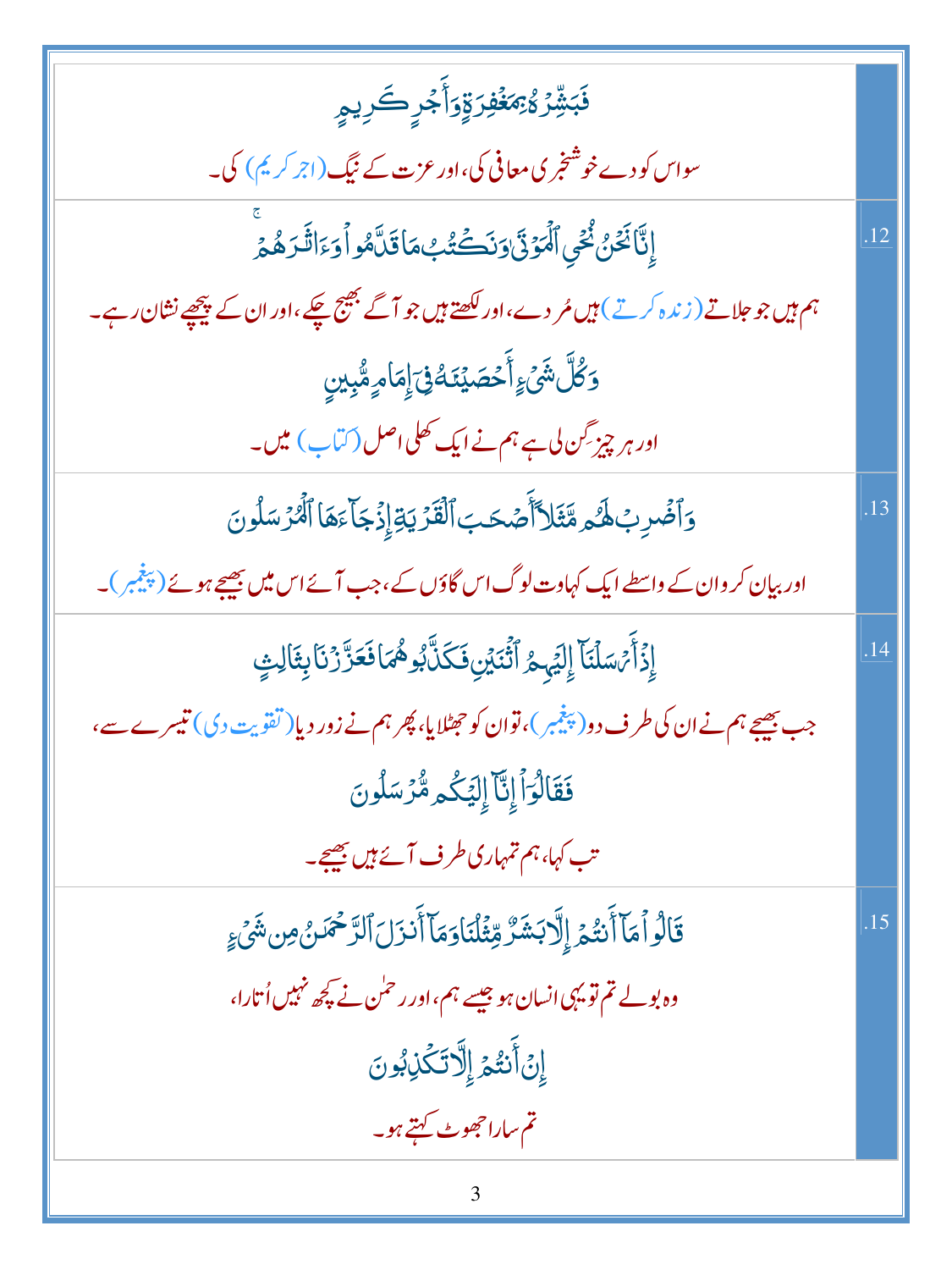| قَالُواْيَبُّنَايَعُلَمُ إِنَّآ إِلَيَّكُمۡ لَّأَرْسَلُونَ                                       | .16 |
|--------------------------------------------------------------------------------------------------|-----|
| (انہوں نے)کہا،ہمارارب جانتاہے ہم بیٹک تمہاری طرف بھیجے (رسول بن کر) آئے ہیں۔                     |     |
| وَمَا عَلَيۡنَآۤ إِلَّآ ٱلۡبَلۡـٰخُ ٱلۡۡبِيۡرِ ۚ                                                 | .17 |
| اور ہماراذ مہ یہی ہے پہنچادیناکھول کر (صاف صاف)۔                                                 |     |
| قَالُوَاۡۤإِنَّاتَطَيِّرۡنَابِكُمَّ                                                              | .18 |
| بولے ہم نے نامبارک دیکھاتم کو۔                                                                   |     |
| لَبِن لَّمَ تَنتَهُواْ لَنَزَ جُمَنَّكُمُ وَلَيَمَسَّنَّكُم قِنَّا عَذَابٌ أَلِيمٌ               |     |
| اگر تم نہ حچوڑو(باز آؤ) گے توہم تم کو سنگسار کریں گے اور تم کو لگے گی ہمارے ہاتھ سے ڈ کھ کی مار۔ |     |
| قَالُواۡطَبِرُكُمۡمَّعَكُمۡ                                                                      | .19 |
| کہنے لگے تمہاری نامبار کی (نحوست) تمہارے ساتھ ہے۔                                                |     |
| ٲٞؠٟٟڹۥؙؚٛ۠ٮڝؚؖۯٙڐ۠ۄؗ                                                                            |     |
| کیااس سے کہ تم کو سمجھایا؟                                                                       |     |
| بَلۡ أَنتُمۡ قَوۡمٌ مُّسۡدِفُونَ                                                                 |     |
| کوئی نہیں! پر تم لوگ ہو کہ حدیر نہیں رہتے۔                                                       |     |
| وَجَآءَ مِنۡ أَقۡصَا ٱلۡمَٰٓلِيَنَةِ رَجُلٌ يَسۡعَىٰ                                             | .20 |
| اور آپاشہر کے پر لے سرے (دور دراز گوشے)سے ایک مر د دوڑ تا۔                                       |     |
|                                                                                                  |     |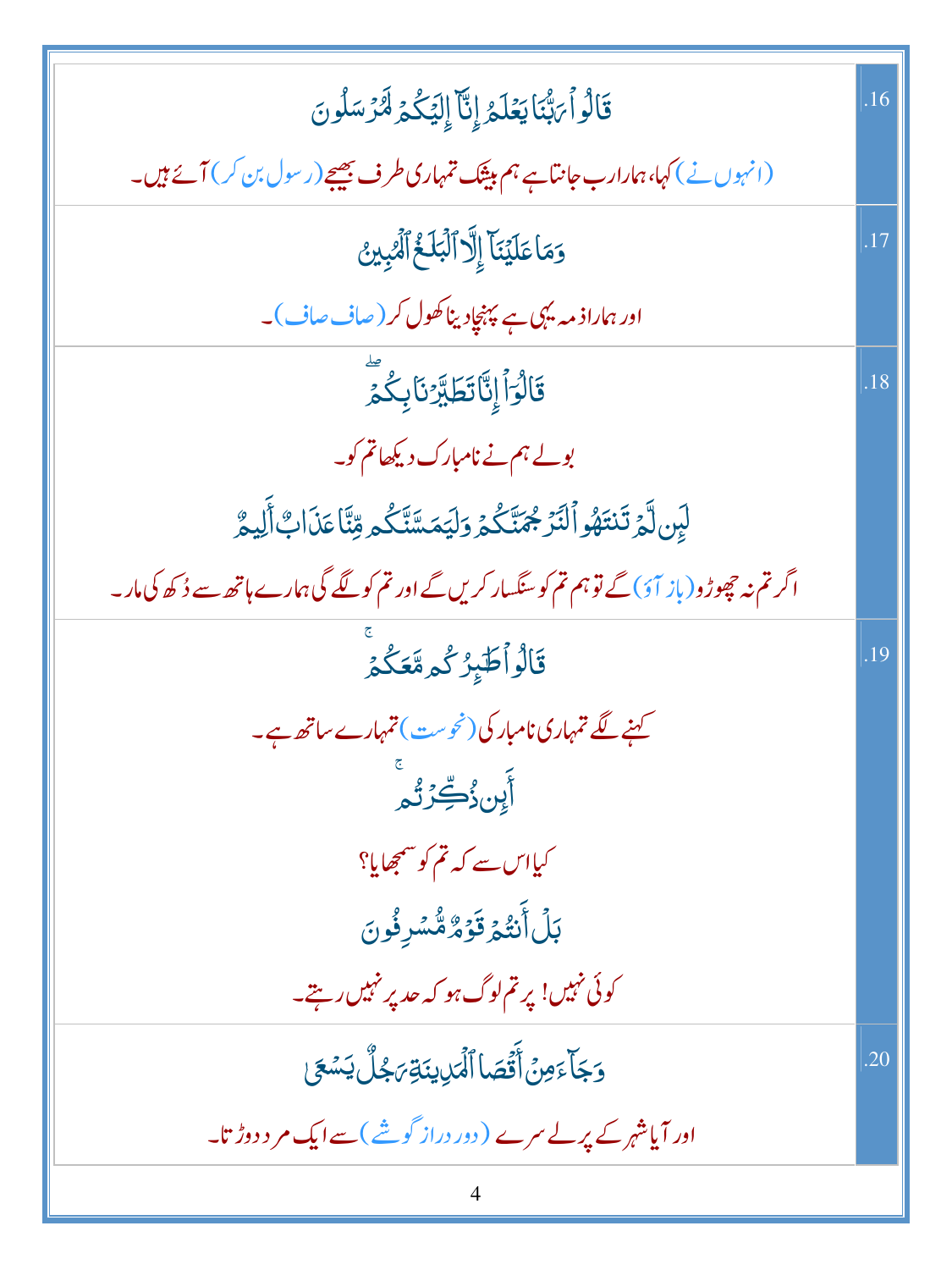| قَالَ يَتَقَوْمِ ٱتَّبِعُواْ ٱلْمُرْسَلِينَ                                                      |     |
|--------------------------------------------------------------------------------------------------|-----|
| بولا،اے قوم! چلوراہ پر (پیروی اختیار کرو)اُن بھیجے ہوؤں کے (رسولوں کی)۔                          |     |
| ٱتَّبِعُواۡمَن لَّايَسَّلُكُمۡ أَجۡرًاوَهُمۡ مُّهۡتَدُونَ                                        | .21 |
| چلوراہ پر ایسوں کی جو تم سے نیگ(جر) نہیں ما نگتے،اور راہ سہجھے(ٹھیک راستے پر) ہیں۔               |     |
| وَمَالِىَ لَآأَعۡبُلُ ٱلَّذِى فَطَرَنِى وَإِلَيۡهِ تُرۡجَعُونَ                                   | .22 |
| اور مجھ کو کیاہے کہ میں بند گی نہ کروں اسکی جس نے مجھ کو بنایا،اور اسی کی طرف پھر (لوٹائے)حاؤگے۔ |     |
| ۦ<br>ٵٞؾۜ۠ۼۣڷؙ؈ <u>ۯۅڹ</u> ڢۦٙٵ <mark>ۿ</mark> ٮٙةً                                              | .23 |
| <sup>ب</sup> ھلا <b>میں پکڑوں اسکے</b> سوااوروں کو پوجنا؟                                        |     |
| ٳۣڹؽ۠ڔۮڹۘٱڶڗٞڂۿٙٮڽٛڹؚڞۢڐٟٟڷؖٲٮؙ۠ڠؙڹۣعٙۏۣۨٙۺٙڣؘٙ <del>ۘڠؙ</del> ؠ۠ۿ۠ۿٙۺؘؿٙٙٲۏڷٲێ۠ڹۊؚۮؙۏڹ          |     |
| کہ اگر مجھ پر چاہے رحمٰن تکلیف، پچھ کام نہ آئے مجھ کوانکی سفارش،اور نہ وہ مجھ کو چھڑ ائیں۔       |     |
| ٳؚڹۣ۠ۜٙٙٳؚڋؘالَّفِى ضَلَلٍ مُّبِينٍ                                                              | .24 |
| توتومیں بھٹکار ہوں صریح۔                                                                         |     |
| ٳڋٚ <i>ؾ</i> ؘٵڡؘڹٮؾ۠ٛڹؚڗڹٜۨػ۠ۮؘڣؘٲۺٙڡػۅڹ                                                        | .25 |
| میں یقین لا یاتمہارے رب <i>یر ،مجھ سے سُن لو۔</i>                                                |     |
| قِيلَ أَدۡخُلِ ٱلۡجُنَّةَ                                                                        | .26 |
| ۔<br>حکم ہوا کہ چلاجابہشت میں۔                                                                   |     |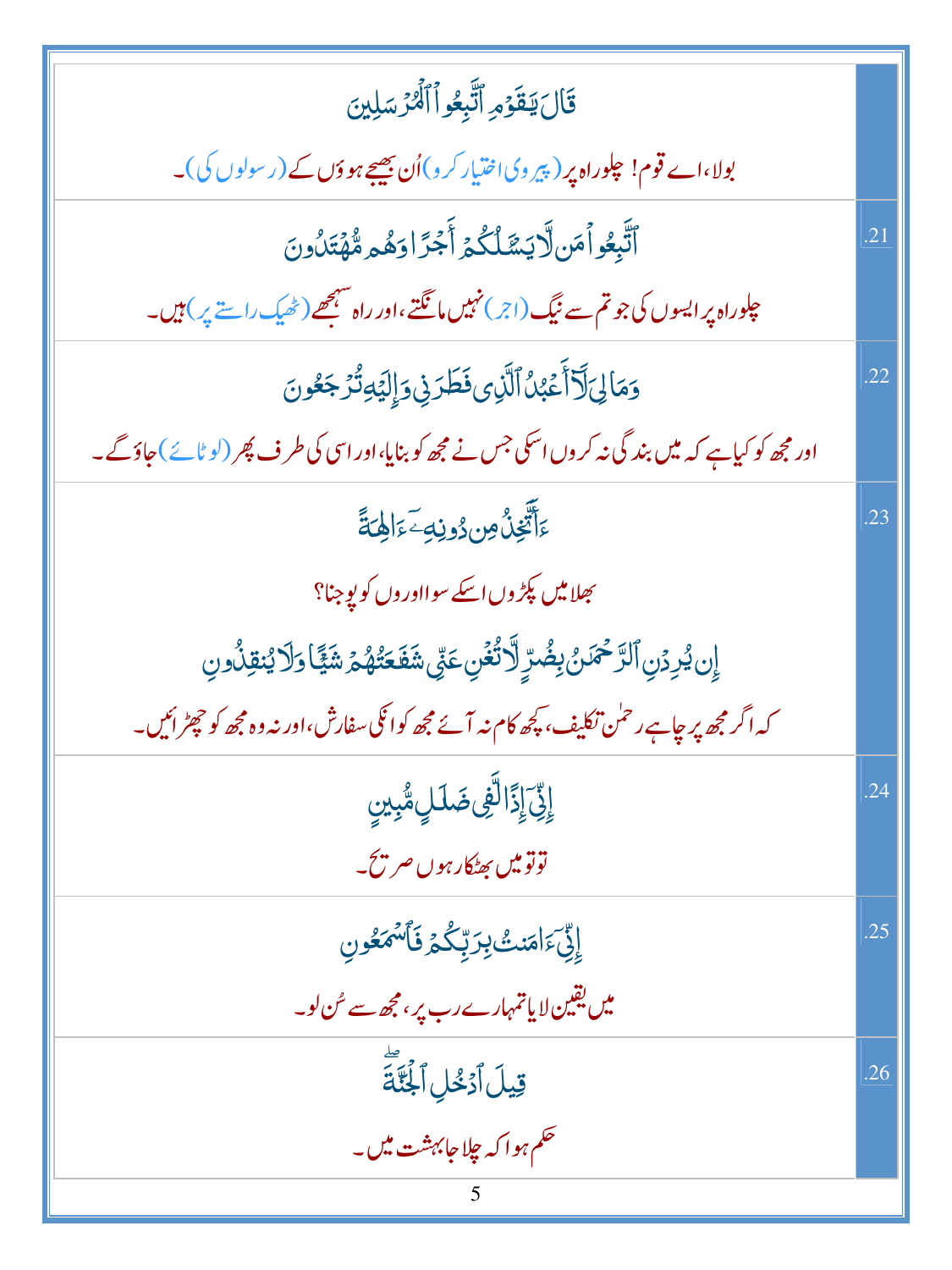| قَالَ يَلَيْتَ قَوْلِي يَعْلَمُونَ                                                                |     |
|---------------------------------------------------------------------------------------------------|-----|
| بولا <sup>کس</sup> ی طرح میری <b>قوم معلوم کریں۔</b>                                              |     |
| <i>ٟڿ</i> ٵۼؘڧؘڗڸ؆۪ۑۨٚ؋ڮۼڶڹۑ؋ڹٲڷٙ <sup>ۣۿ</sup> ػۘڒڡۣؾ                                            | .27 |
| کہ بخشامجھ کومیرے رب نے اور کیامجھ کوعزت والوں میں۔                                               |     |
| <u>و</u> َمَآ أَنزَلۡنَاعَلَىٰقَوۡمِهِۦڞؚؗڹ <i>ۼ</i> ۡڕٷۦڞؚڿڹڕؚۊڹٲڵڛۜؖمَآءِوَمَا ػ۠ڹۜٓامُنزِلِينَ | .28 |
| اور اُتاری نہیں ہم نے اسکی قوم پر اس کے پیچھپے کوئی فوج آ سان سے ،اور ہم اتارانہیں کرتے۔          |     |
| ٳؚڹ؇ؘٮؘ۬ٮۛٞٳٳؖ۠ۮڞؽڂڐٗٙۊٳڿڶۜۊٚۘۘڣؘٳؙؚؚۮؘٳۿ۠ۿٙۥڂڢڵؙۏڹؘ                                              | .29 |
| یہی تھی ایک چنگھاڑ، پھر تھی بُجھ رہے (ہلاک ہوئے)۔                                                 |     |
| يَحَسَّرَةًعَلَى ٱلۡعِبَادِ                                                                       | .30 |
| کیاافسوس ہے بندوں پر!                                                                             |     |
| <b>مَايَأْتِيهِ</b> مِ مِّن تَّسُولِ إِلَّا كَانُواْبِهِۦۢيَسۡتَہۡزِۦۢۚونَ                        |     |
| کوئی رسول نہیں آیاان پاس، جس سے ٹھٹھا( مذاق) نہیں کرتے۔                                           |     |
| أَلَمُ يَرَوۡأَكَمُ أَهۡلَكۡنَاقَبۡلَهُم مِّنَ ٱلۡقُرُونِ                                         | .31 |
| کیانہیں دیکھتے کتنی کھیا( ہلاک کر ) چکے ہم ان سے پہلے سنگتیں ( قومیں )؟                           |     |
| أَنَّهُمُ إِلَيْهِمُ لَايَزْجِعُونَ                                                               |     |
| کہ وہ ان پاس پھر (لو <sub>ٹ کر</sub> ) نہیں آتے۔                                                  |     |
| 6                                                                                                 |     |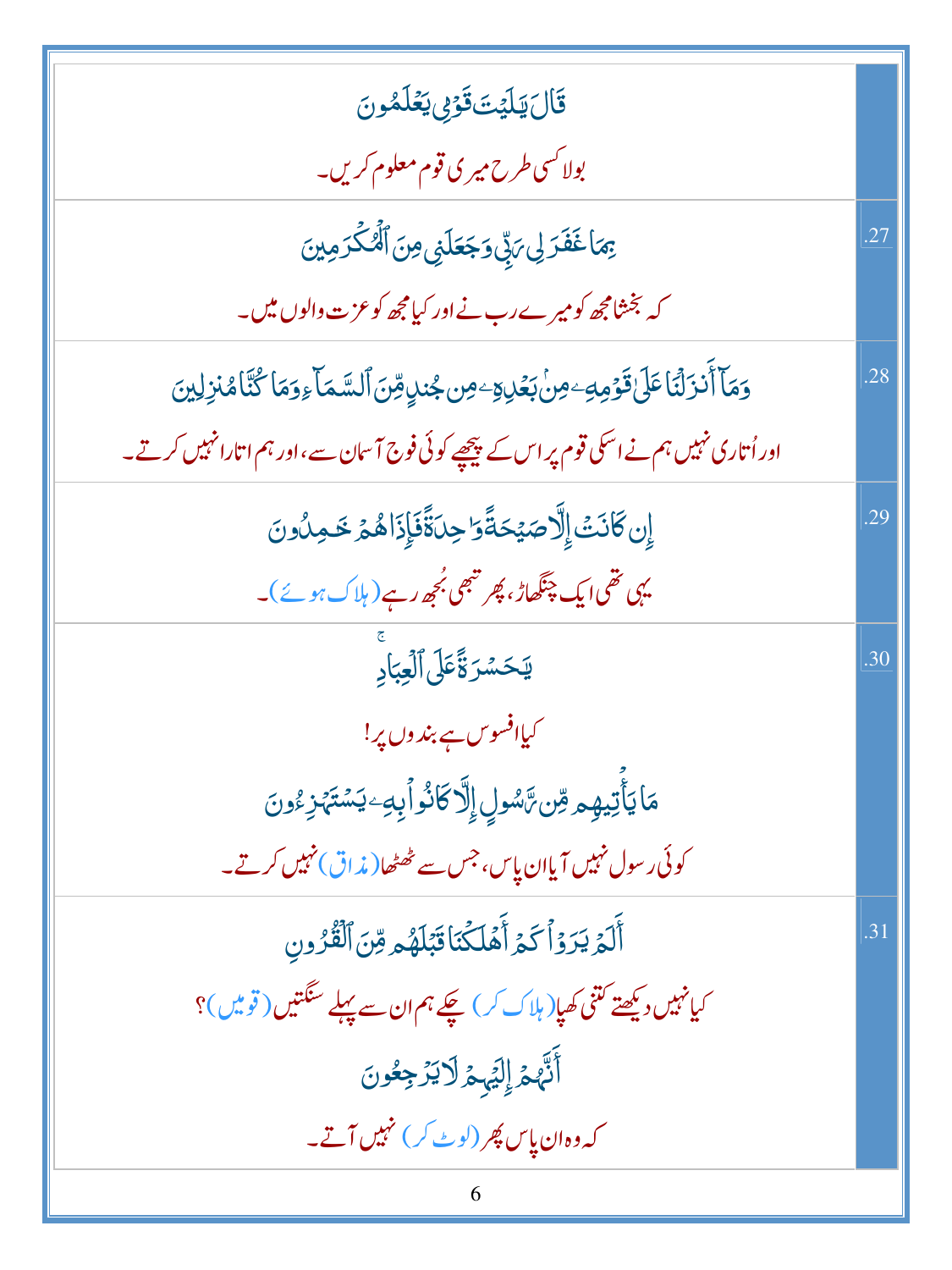| <u>وَإِن كُلُّ لَّمَّا</u> جَمِيعٌ لَّدَيْنَا مُحْضَرُونَ                     | .32 |
|-------------------------------------------------------------------------------|-----|
| اور ساروں ( تمام ) میں کوئی نہیں جو اکھٹے نہ آئیں ہمارے پاس پکڑے۔             |     |
| وَءَايَةٌ هَّمُ ٱلْأَرَّصُّ ٱلْمَيۡتَةُ                                       | .33 |
| اور ایک نشانی ہے ان کوزمین مر دہ۔                                             |     |
| أَحْيَيْنَهَاوَأَخْرَجُنَامِنُهَاحَبَّافَمِنْهُ يَأْكُلُونَ                   |     |
| اس کو ہم نے جلایا(زندہ کیا)اور نکالااس میں سے اناج،سواس میں سے کھاتے ہیں۔     |     |
| <mark>ۯ<sup>ؚ</sup>ڿؘۼڶۘڹٙٲڣؚۑۿٲڿڵۧؾٟ؋ؚٚڹۥ۬ؖٚڠٙ<sub>ؚ</sub>ۑڸٟۏٲٝۼۘؿۑؚ</mark> | .34 |
| اور بنائے(پیدائحے ) ہم نے اس میں باغ، کھجور کے اور انگور کے ،                 |     |
| وَفَجَّرُنَافِيهَامِنَ ٱلْعُيُونِ                                             |     |
| اور بنائے اس میں بعضے چشمے۔                                                   |     |
| ڶ <b>ۣؾ</b> ٲؙۜؗػؙڶۏٱۺ <sup>ؿ</sup> ۿؘڔۊۦۯڡؘٲۼڢڶؾؙۀٲٛؽ۬ڕؠۿؚۄٙؖ                | .35 |
| کہ کھائیں اسکے میوؤں سے ،اور وہ بنایانہیں ان کے ہاتھوں نے۔                    |     |
| أَفَلَا يَشْكُرُونَ                                                           |     |
| پھر کیوں شکر نہیں کرتے ؟                                                      |     |
| سُبۡحَنَ ٱلَّٰٓزِى خَلَقَ ٱلۡأَزۡدَٰوَا جَڪُلَّهَا                            | .36 |
| پاک ذات ہے جس نے بنائے جوڑے سب چیز کے ،                                       |     |
|                                                                               |     |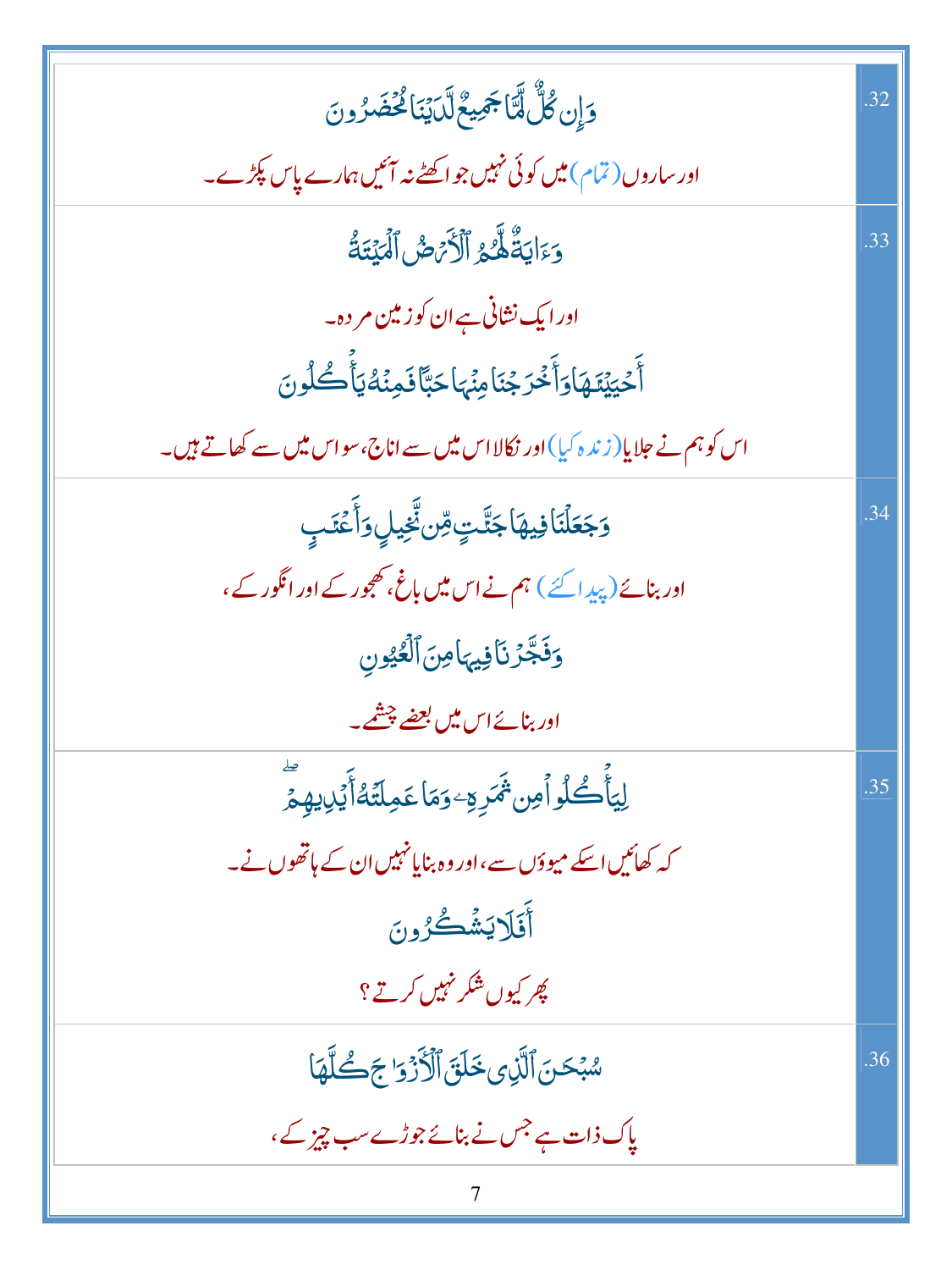| يتَاتُنْبِتْ ٱلْأَرْضُ وَمِنْ أَنفُسِهِمْ وَيْتَالَا يَعُلَمُونَ                       |     |
|----------------------------------------------------------------------------------------|-----|
| اس قیسم سے جو اؐ گناہے زمین میں ،اور آپ ان میں اور جن چیز وں میں کہ ان کو خبر نہیں۔    |     |
| وَءَايَةٌ لَهُ مُ ٱلَّيۡلُ                                                             | .37 |
| اور ایک نشانی ہے ان کورات،                                                             |     |
| نَسۡلَخۡهِنَٰهُٱلنَّهَامَفَإِذَاهُم مُّظَٰلِمُونَ                                      |     |
| اد ھیڑ (تھینچ) لیتے ہیں ہم اس سے دن، پھر تبھی رہ جاتے ہیں اند ھیرے میں۔                |     |
| <u>وَ</u> ٱلشَّمۡسُ بَجِّرِى لِٱسۡتَقَرِّ لَهَا                                        | .38 |
| سُورج <b>چلاجا تاہے اپنی ت</b> ظہر کی راہ (ٹھکانے ) پر۔                                |     |
| ذَٰلِكَتَقَٰٓلِيْدُ ٱلۡعَزِيزِ ٱلۡعَلِيمِ                                              |     |
| ىيەساد ھا( نظام) ہے اس زبر دست باخ <u>مر</u> كا۔                                       |     |
| وَٱلۡقَعَرَ قَلَّمۡشَاشَا لِلَحَتَّىٰ عَادَ كَٱلۡعُزۡ جُونِ ٱلۡقَالِيهِ                | .39 |
| اور جاند کو ہم نے بانٹ (مقرر کر) دی ہیں منزلیں، یہاں تک کہ پھر آر ہے جیسے ٹہنی پُرانی۔ |     |
| لَا ٱلشَّمۡسُ يَنۡبَعۡ لَهَآ أَن تُدۡرِكَ ٱلۡقَمَرَ وَلَا ٱلۡيَٰلُ سَابِنُ ٱلنَّهَارِ  | .40 |
| نہ سورج کو پہنچے (بس میں ہے ) کہ پکڑلے جاند کو،اور نہ رات آگے بڑھے دن سے۔              |     |
| <u>و</u> ڭلٌّ فِی فَلَلَ <sup>ھ</sup> ٍ يَسۡبَحُونَ                                    |     |
| اور ہر کوئی ایک گھیرے(مدار)میں پھرتے(گر دش کرتے) ہیں۔                                  |     |
|                                                                                        |     |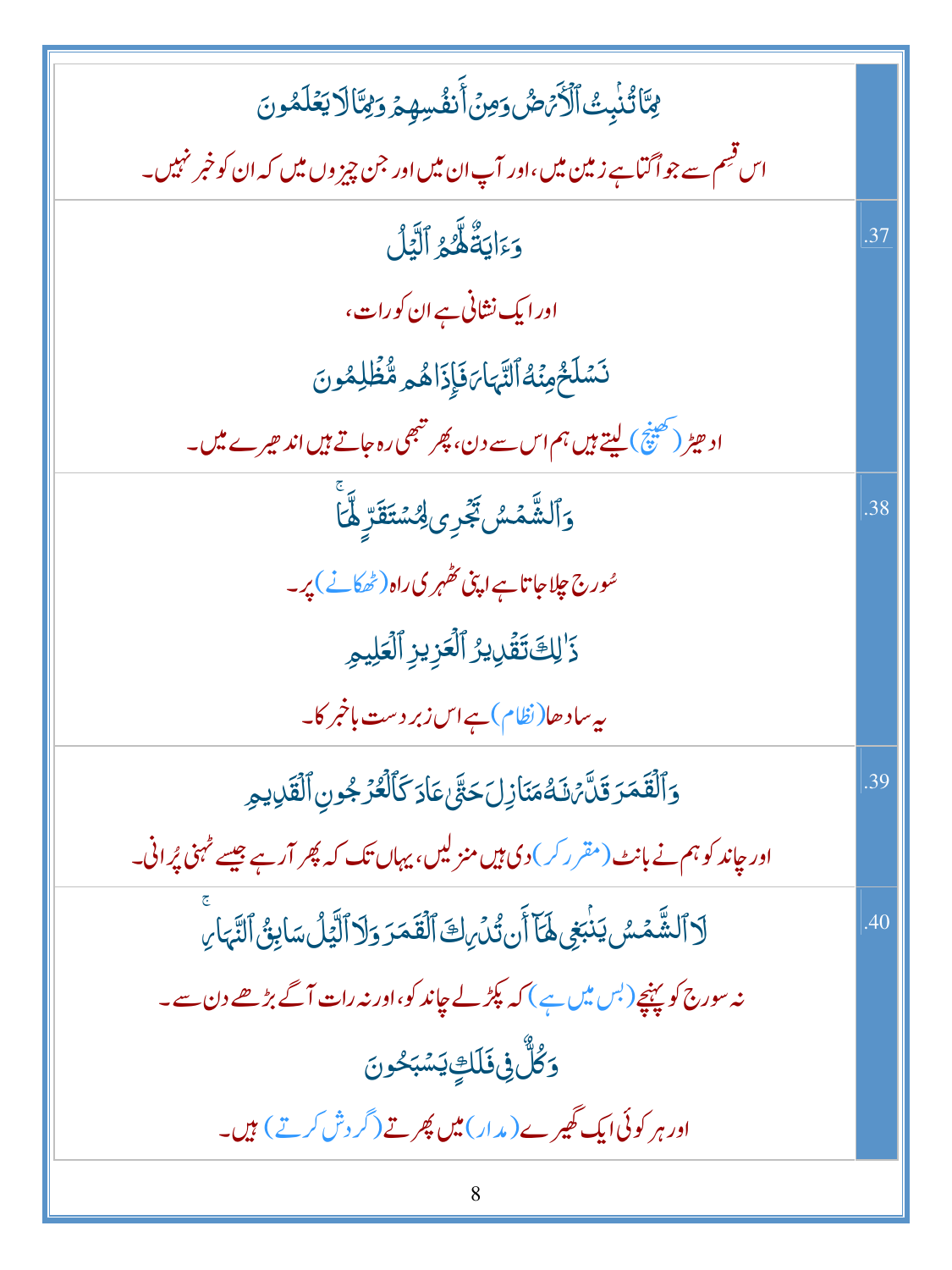| دَءَايَةٌ لَهُمُ أَنَّا حَمَلْنَاذُرِّيَّتَهُمْ فِى ٱلْفُلْكِ ٱلْمَشُحُونِ                                   | .41 |
|--------------------------------------------------------------------------------------------------------------|-----|
| اور ایک نشانی ہے ان کو کہ ہم نے اُٹھا(سوار کر) لی ان کی نسل اس بھر ی کشتی میں۔                               |     |
| <b>وَخَلَقَٰنَاهَ</b> مِّرضٍ وِّثْفِلِهِۦ مَايَزٌ كَبُونَ                                                    | .42 |
| اور بنادیئے ہم نے ان کواس طرح کے جس پر چڑھتے (سوار ہوتے) ہیں۔                                                |     |
| وَإِن نَّشَأَكْفُرِقُهُمُ فَلَاصَرِيخَهَٰهُمُ وَلَاهُمُ يُنقَلُونَ                                           | .43 |
| اور اگر ہم چاہیں توانکوڈ بو(غرق کر) دیں، پھر کوئی نہ پہنچے ان کی فریاد کو،اور نہ وہ خلاص کئے (بچائے) جائیں۔  |     |
| ٳڷ <b>ؖ</b> ۯ <i>ۥٙڂۿ</i> ٙڐؐٙڡؚٚڹؓٲۏؘڡؘؾٙڰٲٳؚڶٳڿؾڹۣ                                                         | .44 |
| گر ہم اپنی مہر (رحمت)سے،اور کام چلانے کوایک وقت (خاص) تک۔                                                    |     |
| وَإِذَاقِيلَ لَهُمُ ٱتَّقُواْمَابَيْنَ أَيُوِيكُمُ وَمَاخَلَفَكُمُ لَعَلَّكُمُ تُزَحَمُونَ                   | .45 |
| اور جب کہیئےان کو، پچواپنے سامنے آئے (عذاب)سے،اور اپنے پیچھے چچوڑے سے،شاید تم پر رحم ہو۔                     |     |
| <u>و</u> َمَاتَأْتِيہِم مِّنۡ ءَايَةٍمِّنۡ ءَايَتِ $\sqrt[3]{2}$ بِّهِمَّ إِلَّا كَانُواۡ عَنۡهَامُعۡرِضِينَ | .46 |
| اور کوئی حکم نہیں پہنچیاان کواپنے رب کے حکموں سے جس کو ٹلانہیں رہتے (منہ پھیر نہیں لیتے)۔                    |     |
| وَإِذَاقِيلَ لَهُمْ أَنْفِقُواْ مِمَّا يَنْ قَكُمُ ٱللَّهُ                                                   | .47 |
| اور جب کہنے ان کو خرچ کر و(اس میں سے جو) کچھ اللہ کا دیا،                                                    |     |
|                                                                                                              |     |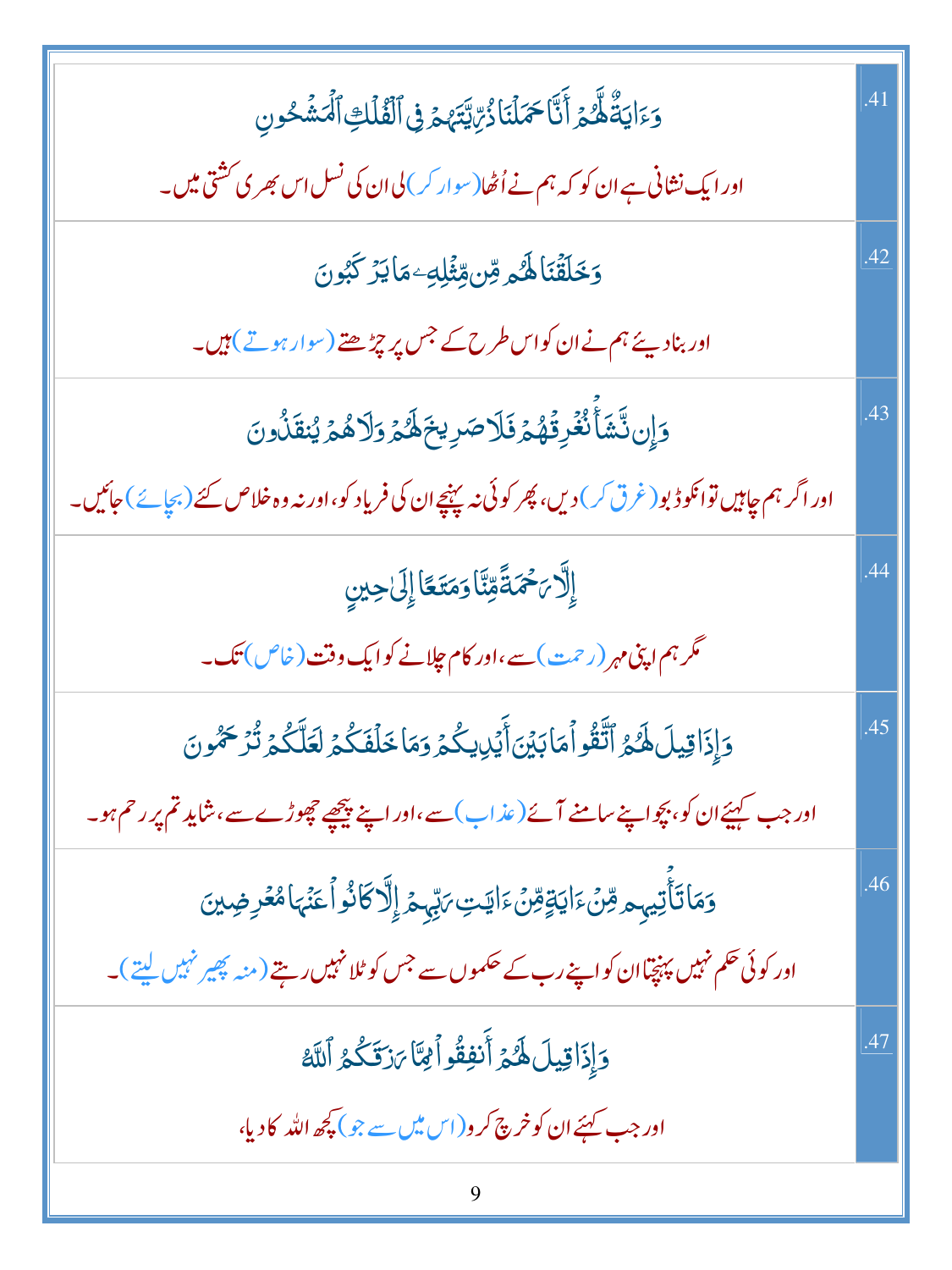| قَالَ ٱلَّذِينَ كَفَرُواْ لِلَّذِينَ ءَامَنُوَٱأَنُّطُعِيمُ مَن لَّهُ يَشَآءُ ٱللَّهُ أَطۡعَمَكُمْ     |     |
|--------------------------------------------------------------------------------------------------------|-----|
| کہتے ہیں منکر ایمان والوں کو، ہم کھلائیں ایسے کو کہ اللہ چاہتاتواس کو کھلا تا،                         |     |
| ٳؚڽۡٲۘٮ <i>۫ڐ۫</i> ۮٳڵ <b>ؖۯڧۣۻؘڶ</b> ڸؚڡ۠ٞؠؚؾڹۣ                                                       |     |
| تم لوگ تونرے بہک رہے ہو۔                                                                               |     |
| وَيَقُولُونَ مَتَىٰ هَذَا ٱلْوَعۡلَٰ إِن كُنتُمۡ صَلاِقِينَ                                            | .48 |
| اور کہتے ہیں <i>کب ہے یہ دعد</i> ہ اگر تم سیجے ہو؟                                                     |     |
| <b>مَايَنظُرُونَ إِلَّا صَيۡحَةًوَ'حِلَةَّتَأَخُرُٰهُمۡرَوَهُمۡ يَخِصِّمُونَ</b>                       | .49 |
| یہی راہ دیکھتے ہیں ایک چنگھاڑ کی،جوان کو پکڑے گی،جب آپس میں جھگڑ رہے ہوں گے۔                           |     |
| فَلَايَسۡتَطِيعُونَتَوۡصِيَةًوَلَآإِلَىٰٓأَهۡلِهِمۡ يَرۡجِعُونَ                                        | .50 |
| چرنہ سکیں گے کہ پچھ کہہ مریں(وصیحت کریں) اور نہ اپنے گھر کو پھر جائیں(لوٹ سکیں) گے۔                    |     |
| وَنُفِخَ فِى ٱلصُّورِ فَإِذَاهُمِ مِّنَ ٱلْأَجَدَاثِ إِلَىٰ مَرِّبِهِمَ يَنْسِلُونَ                    | .51 |
| اور پھو نکاحائے نر سڈگا، پھر تبھی وہ قبر وں سے اپنے رب کی طر ف پھیل پڑیں گے ۔                          |     |
| ؘ<br>قَالُواۡ يَوَيۡلَنَامَنۡ بَعَثۡنَاصِ۞َرۡقَـٰۤنِٱ                                                  | .52 |
| <i>کہیں گے اے خر</i> انی (بد بختی)ہماری! <i>کس نے اٹھ</i> ادیاہم کو ہماری نیند کی جگہ (خواب گاہوں) سے۔ |     |
| هَذَامَاوَعَدَ ٱلرَّحْمَنُ وَصَدَقَ ٱلْهُرُسَلُونَ                                                     |     |
| بیر (تو) وہ ہے جو وعد ہ دیا تھار حمٰن نے،اور بیچ کہا تھا بیجیجے ہو دَں (رِ سولوں) نے۔                  |     |
| 10                                                                                                     |     |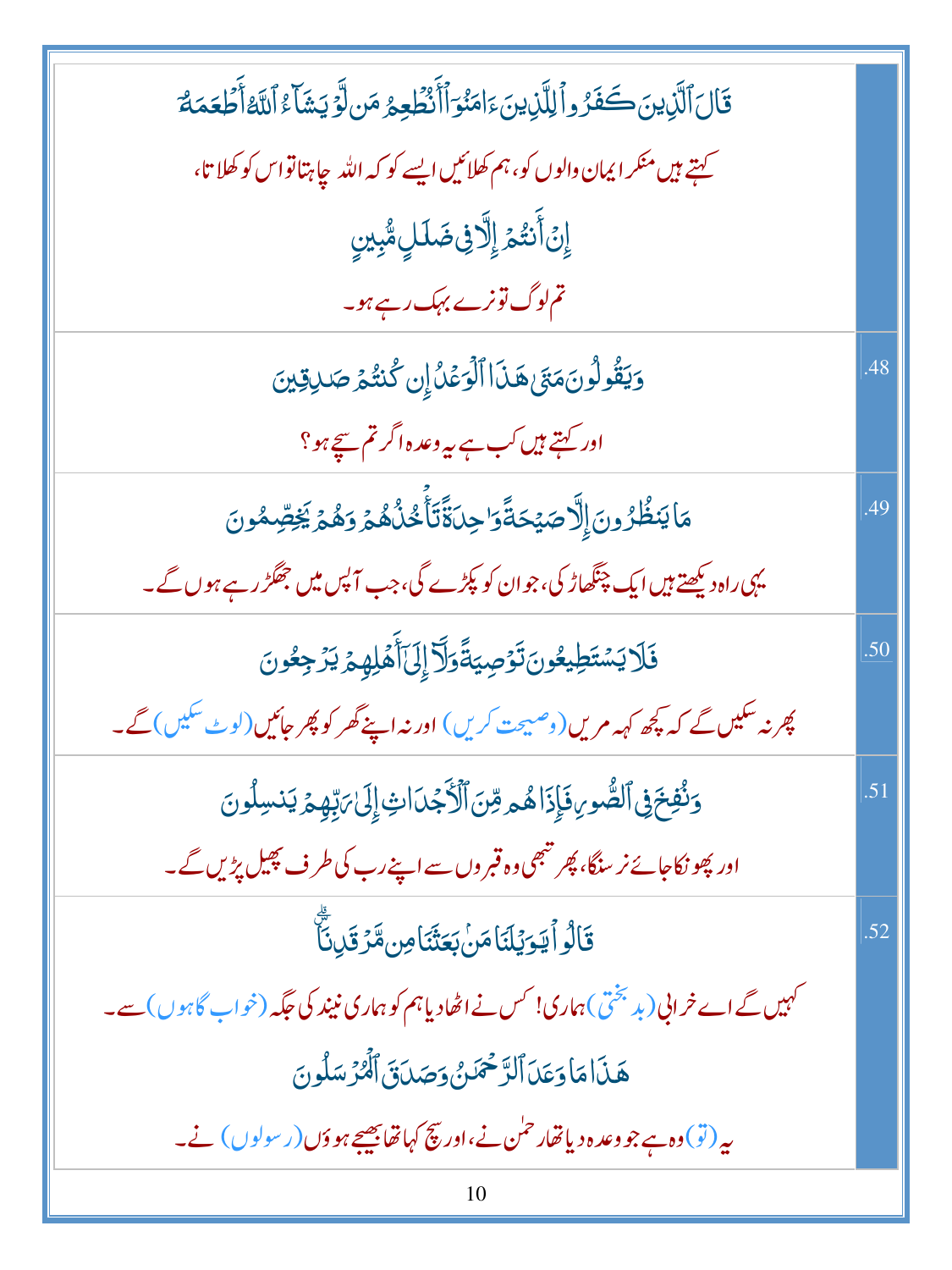| إِن كَانَتْ إِلَّا صَيْحَةًوَا حِلَةً فَإِذَاهُمْ جَمِيعٌ لَّلَ يُنَا مُخْضَرُونَ                      | .53 |
|--------------------------------------------------------------------------------------------------------|-----|
| یہی ہو گی ایک چنگھاڑ ، پھر تبھی وہ سارے ہمارے پاس پکڑے آئے۔                                            |     |
| فَٱلۡيَوۡمَلَاتُّظۡلَمُ نَفۡسٌ شَيَّاوَلَاتُجۡزَوۡنَ إِلَّامَاكُنتُمۡ تَعۡمَلُونَ                      | .54 |
| چر آج کے دن ظلم نہ ہو گاگسی جی پر پچھ،اور وہی بدلہ پاؤ گے جو کرتے تھے۔                                 |     |
| ٳؚڹۜٞٲؘڞٙػڹٲۼؙڹۜڐ۪ٱڶؖؽؘؚۯٙ؞ٙڣۣۺؙ۫ػ۠ڸؚڡؘ۬ػؚۿؙۏڹؘ                                                        | .55 |
| تحقیق(بل <sub>اشبه</sub> ) بہشت کے لوگ آج ایک د ھندے ( د <sup>کچ</sup> پپی) <b>میں ہیں باتیں</b> کرتے۔ |     |
| هُمۡ وَأَزۡوَا جُهُمۡ فِى ظِلَلِ عَلَى ٱلۡأَٰٓءَ آبِكِ مُتَّكِّونَ                                     | .56 |
| وہ اور انکی عور تیں(بیویاں)سایوں میں تختوں پر بیٹھے ہیں تکیے لگائے۔                                    |     |
| ۿ <i>ػ</i> ۮٙڣۣؠ <sub>ٙ</sub> ٵڧؘڮۿۊ۠ٞۏۿ <sub>ػ</sub> ۄڡؓٵؾڷۜٷڹ                                        | .57 |
| ان کووہاں ہے میوہ اور ان کو ہے (ملے گی ہر وہ چیز )جوم <b>ا</b> نگ لیں۔                                 |     |
| <del>ڛؘڶ</del> ڴؚ <b>ڐؘۏ</b> ٙڵٲڟؚڹ؆ٞڹ؊ۣڝ <sub>ڝڡٟ</sub>                                               | .58 |
| سلام بولناہے رب مہربان سے۔                                                                             |     |
| وَٱمۡتَذۡواۡ ٱلۡیَوۡمَ أَیُّهَا ٱلۡۡجُرِمُونَ                                                          | .59 |
| اور تم الگ ہو جاؤ آج اے گنہگارو!                                                                       |     |
| أَلَمَ أَعَهَدُ إِلَيْكُمُ يَبَنِيَءَادَمَ أَن لَاتَعَبْدُواُ ٱلشَّيْطَنَّ                             | .60 |
| میں نے نہ کہہ رکھا تھاتم کو؟اے آدم کی اولا د! کہ نہ پوجو شیطان کو۔                                     |     |
| 11                                                                                                     |     |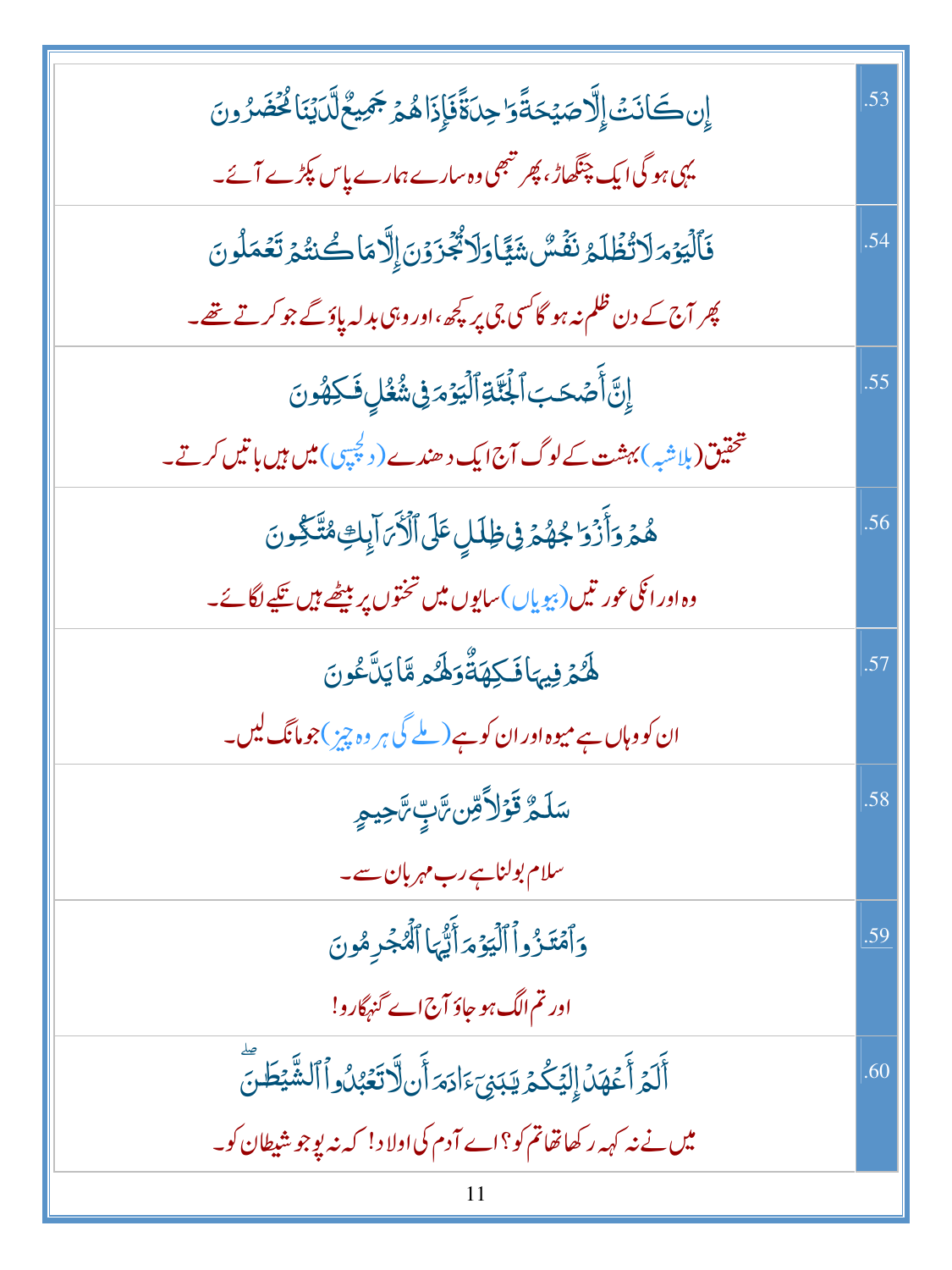| ٳڹۜۘۘڷڡؙڵػؙؽٙ؏ؘڵۊ۠ۺ۠ۑڽ۠                                                       |     |
|-------------------------------------------------------------------------------|-----|
| وہ کھلا دشمن ہے تمہارا۔                                                       |     |
| وَأَنِ ٱعۡبُلُونِیۡهَنَاصِرَاطٌ مُّسۡتَقِیمُّ                                 | .61 |
| اور بہ کہ یوجو مجھ کو، بہ راہ ہے سیدھی۔                                       |     |
| وَلَقَدۡ أَضَلَّ مِنكُمۡ جِبِلاً ۖ كَثِيرِ ۗ                                  | .62 |
| اور وہ بہکالے گیا <b>تم می</b> ں سے بہت خلق(مخلوق) کو۔                        |     |
| أَفَلَهُ تَكُونُواْتَعُقِلُونَ                                                |     |
| <i>پھر کیاتم کو بُوجھ (عقل</i> )نہ تھی؟                                       |     |
| هَـٰزِةِ ۚ جَهَنَّمُ ٱلَّتِي كُنتُمۡ تُوعَلُونَ                               | .63 |
| ىيە دوزخ ہے جس كاتم كووعدہ تقا۔                                               |     |
| أَصْلَوْهَا ٱلۡيَوۡمَهِ بِمَا كُنتُهُمۡ نَكۡفُوۡ وِنَ                         | .64 |
| پلیٹھو( داخل ہو جاؤ)اس میں آج کے دن بدلہ اپنے کفر کا۔                         |     |
| ٱلۡؽؘۏٙ؞ؘڬؘڹ <sub>ؖڂ</sub> ۄ۠عؘڶۤٲۜۏ۬ۘٷۿؚۄ                                    | .65 |
| آج ہم مہر (نقش) کر دیں گے اُن کے منہ پر،                                      |     |
| وَتُكَلِّمُنَآ أَيۡلِيهِمۡ وَتَشۡهَلُ أَمۡ جُلُهُم مِمَاكَانُوۡ ٱيَكۡسِبُونَ  |     |
| اور بولیں گے ہم سے اُن کے ہاتھ ،اور بتائیں گے ان کے یاؤں،جو کچھ وہ کماتے تھے۔ |     |
| 12                                                                            |     |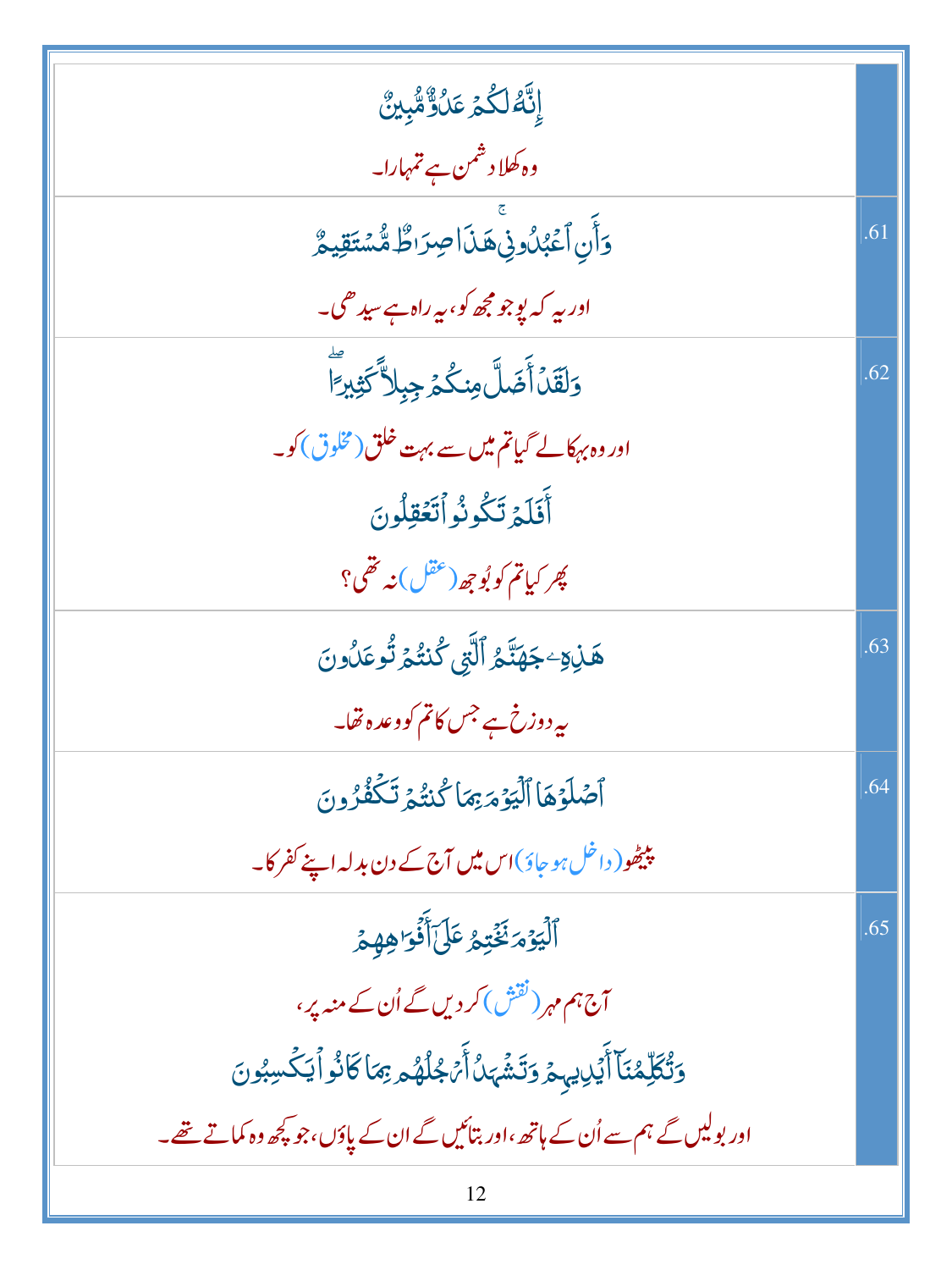| وَلَوْنَشَآءُلَطَمَسُنَاعَلَىٰٓأَعۡيُنِہٖمۡ فَٱسۡتَبَقُواۡٱلصِّرَاطَفَأَنَّىٰ يُبۡصِرُونَ                 | .66 |
|-----------------------------------------------------------------------------------------------------------|-----|
| اور اگر ہم چاہیں مٹادیں ان کی آنکھیں، پھر دوڑیں راہ لینے کو، پھر کہاں سے سو جھے۔                          |     |
| وَلَوۡ نَشَأۡءُلۡمَسَخۡدَهُمۡ عَلَىٰٰهَكَانَتِهِمۡ فَمَا ٱسۡتَطَعُواۡهُضِيَّاۚوَلَا يَرۡجِعُونَ           | .67 |
| اور اگر ہم جاہیں صورت بدل دیںاُ کی جہاں کی تھاں(اسی جگہ)، پھر نہ سکیں گے ( آگے ) جانا، نہ وہ اُلٹے پھریں۔ |     |
| <u>و</u> َمَن نُّعَمِّرُ <sub>كُ</sub> نْنَكِّسَٰهُ فِى ٱلْخُلْقِ                                         | .68 |
| اور جس کو ہم الٹاکریں(کمبی عمر دیں)،اوند حا(الٹ) کریںخِلقت (ساخت) میں۔                                    |     |
| أَفَلَا يَعْقِلُونَ                                                                                       |     |
| <i>پھر کی</i> ابُوجھ نہیں رکھتے۔                                                                          |     |
| دَمَاعَلَّمُنَهُٱلشَّعۡرَ دَمَايَنۢبَغِىلَ <i>ڰ</i>                                                       | .69 |
| اور ہم نے نہیں سکھایااسکو شعر کہنا،اور یہ اسکے لا کُق(شایانِ شان) نہیں،                                   |     |
| ٳۣڹٛۿؙۅؘٳ۪ڸؖٲٳڋڬۘڒۘ۠ۏڨؙۯٵڹۜ۠ڡ۠ۨڹؚێێٞ                                                                      |     |
| یہ تونر کی منتجھوتی(تص <u>یحت) ہ</u> ےاور قر آن ہے صاف(پڑھاجانے والا)۔                                    |     |
| لِيُّنذِينَ مَن كَانَ حَيَّا دَيَجِنَّ ٱلْقَوَّلُ عَلَى ٱلْكَفِرِينَ                                      | .70 |
| تا( کہ ) ڈرسنائےاس کو جس میں جان(زندہ ) ہو،اور ثابت ہوبات( حجت ہو)منگروں پر۔                              |     |
| أَوَلَمُ يَرَوۡأَأَنَّا خَلَقۡنَاۚ لَهُمۡ مِّمَّاۖ عَمِلَتۡ أَيۡلِاينَآ أَنۡعَمَّافَهُمۡ لَهَاۚ مَلِكُونَ | .71 |
| اور کیانہیں دیکھتے کہ ہم نے بنادیئے انکو(پید اکئے) اپنے ہاتھوں بنائےسے چوپائے، پھر وہ ان کامال ہیں۔       |     |
|                                                                                                           |     |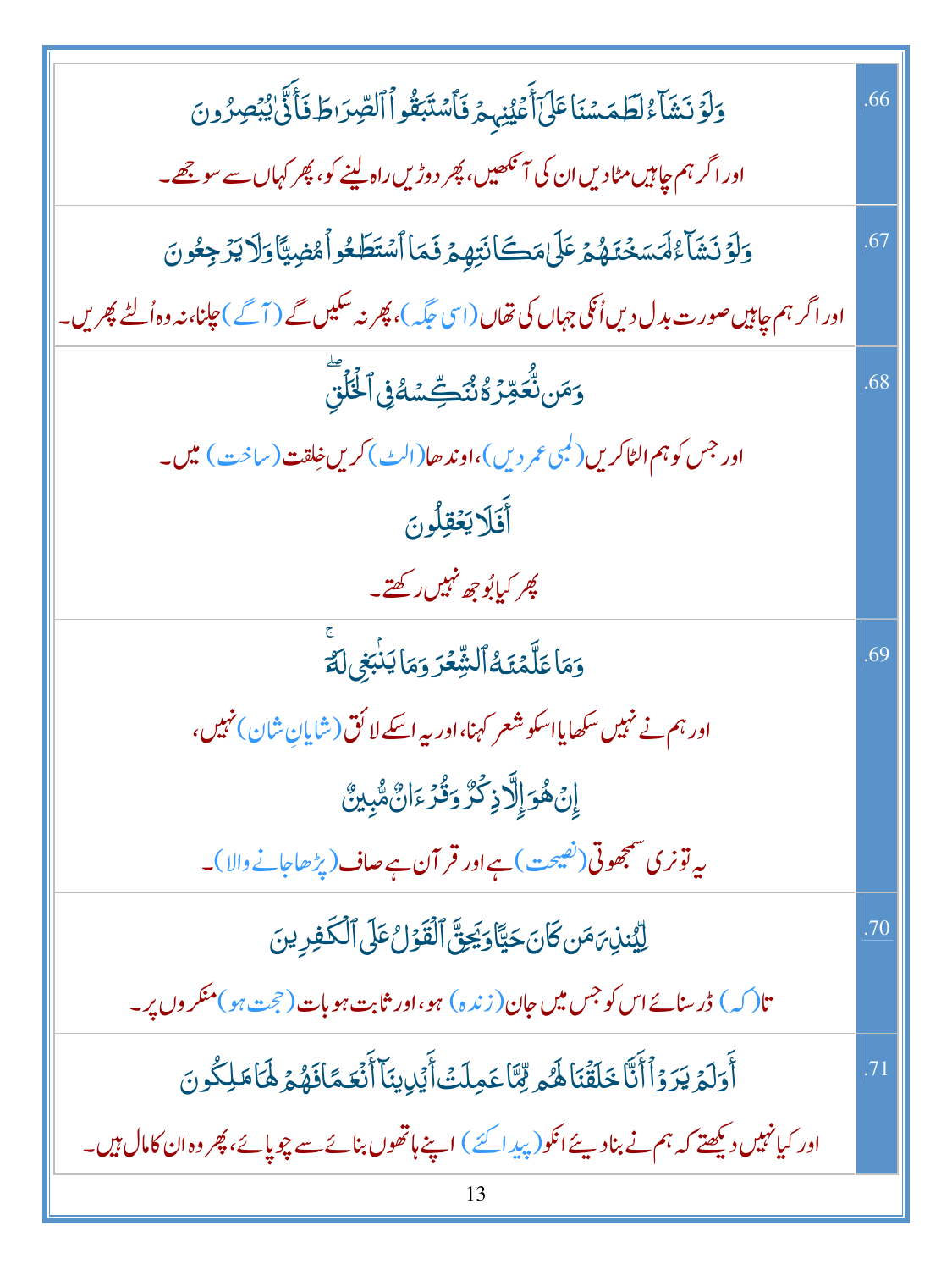| وَذَلَّلَّنَهَا لَهُمْ فَجِنَّهَا يَكُوبُهُمْ وَجِنْهَا يَأْكُلُونَ                  | .72 |
|--------------------------------------------------------------------------------------|-----|
| اور عاجز کر دیاان کوان کے آگے، پھر ان میں کو ئی ہے ان کی سواری اور کسی کو کھاتے ہیں۔ |     |
| وَلَهُمْ فِيهَامَنَفِعُوَمَشَارِبٌ                                                   | .73 |
| اور ان کوان میں فائدے ہیں،اوریپنے کے گھاٹ(مشر وبات)۔                                 |     |
| أَفَلَايَشَكْرُونَ                                                                   |     |
| پھر کیوں شکر نہیں کرتے ؟                                                             |     |
| وَأَتَّخَلُّواْ مِن دُونِ ٱللَّهِۦَالِهَةَلَّعَلَّهُمَّ يُنصَرُونَ                   | .74 |
| اور پکڑے ہیں اللہ کے سوااور حاکم کہ شاید ان کو مد دینچے۔                             |     |
| ٳ<br>ڶٳؾۺؾڟؚؠۼ۠ۅڹ <b>ؘٮٛڞ</b> ٙڔٙۿ۠ <u>ؽٙ</u> ؋ۿ۠ؿٙ؋۠ػؽڋۼڹڷ۠ڡ۠ؖۛڂٙڡ۠ۯ۠ۅڹ             | .75 |
| نہ سکیں گے ان کی مد د کرنی اور بیہ ان کی فوج ہو کر کپڑے آئیں گے۔                     |     |
| فَلَا يَجْزُنكَ قَوَهُمْ                                                             | .76 |
| اب تُوغم نہ کھاان کی بات سے۔                                                         |     |
| إِنَّانَعَلَمُ مَايُسِرُّونَ6مَايُعْلِنُونَ                                          |     |
| ہم جانتے ہیں جو چھیاتے ہیں اور جو کھولتے ہیں۔                                        |     |
| 14                                                                                   |     |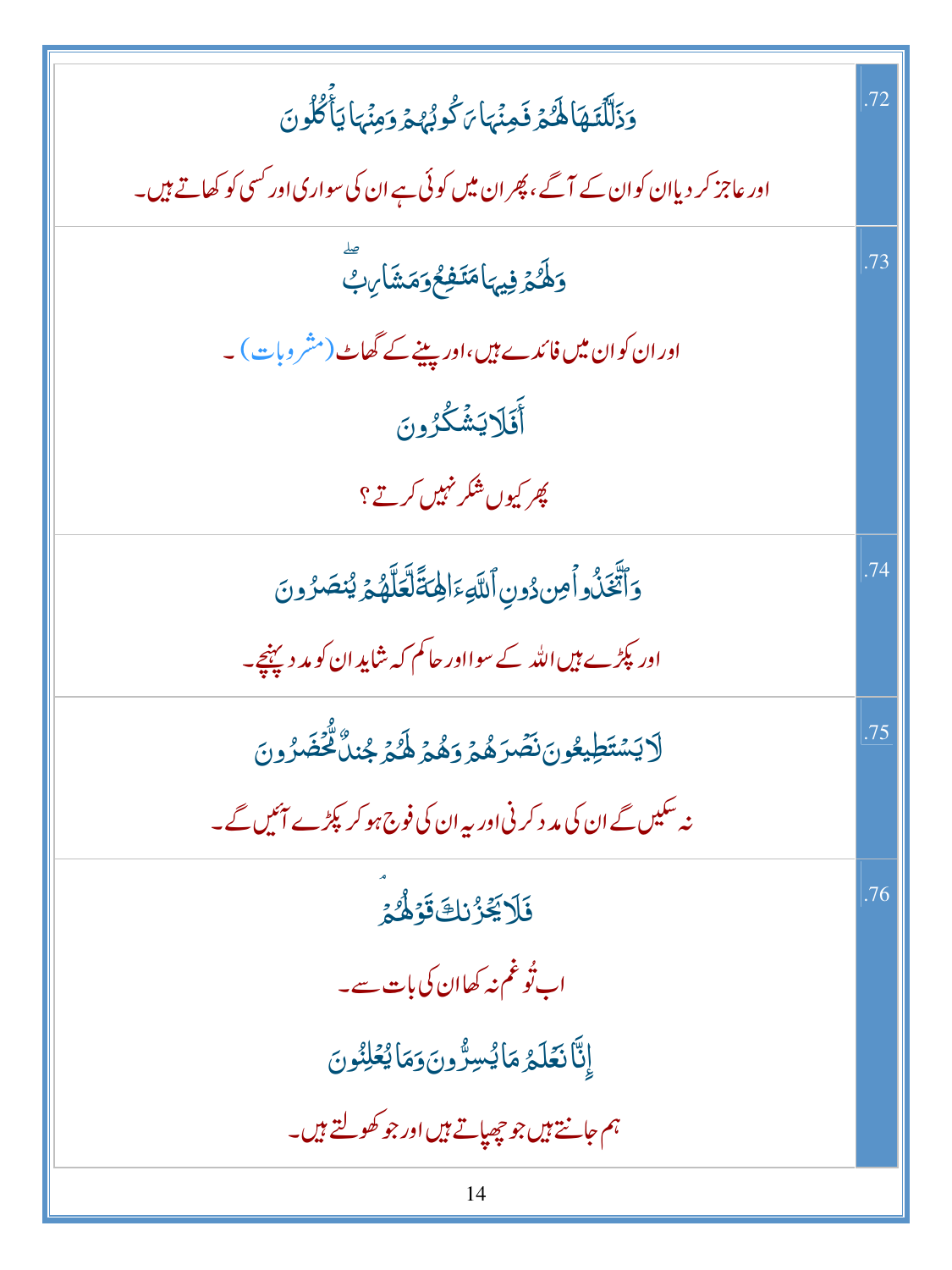| ٲۧۅ <i>ڶ</i> ٙۄۡ <i>ؾۯ</i> ٲڷٳٮٝٮؘٮ <i>ٙۜڷ</i> ڹ۠ۜٲڂۜڷڡؘٞٮۧۿ؈ٮ۠۠ڟڡؘٛۊٟڡ۫ٳؘؚۯؘٳۿۅؘڂڝؚۑؖؖ؉۠ۺ۠ڹۣڽ۠ |     |
|-------------------------------------------------------------------------------------------------|-----|
| کیاد کچھانہیں آدمی کہ ہم نے اسکو بنایاایک بوند سے ، پھر شبھی وہ ہو گیا جھگڑ تابولتا۔            |     |
| وَضَرَبَالَنَامَثَلاَّوَنَسِيَ خَلَقَهُ                                                         | .78 |
| اور بٹھا تا(چسپاں کر تا)ہے ہم پر کہاوت،اور بھول گی <b>ااپنی پید</b> ائش۔                        |     |
| قَالَ مَن يُجْيِ ٱلْعِظَمَ وَهِيَ بَمِيمٌ                                                       |     |
| کہنے لگاکون حلاوے ( زندہ کرے ) گاہڈیاں جب کھوکھر کی( بوسیدہ )ہو گئیں۔                           |     |
| ۛ<br><i>ڐؙ</i> ڶٛ <i>ڲ</i> ؙێٟۑؠؘٵٱلَّذِىٓأَنشَأَهَاۤأَوَّلَمَرَّةٍ                             | .79 |
| تُو کہہ ان کو حلاوے ( زندہ کرے ) گاجس نے بنایااُن کو پہلی بار۔                                  |     |
| <u>وَ</u> ۿؙۘۏۜۑؚڰ۠ڵۣڂۘڶٙڹؚ؏ؘڸيؖ؏۠                                                              |     |
| اور وہ سب بناناجانتاہے۔                                                                         |     |
| ٱلَّذِى جَعَلَ لَكُم مِّنَ ٱلشَّجَرِ ٱلْأَخْضَرِ نَاءًافَإِذَآ أَنتُم مِّنۡهُ تُوقِلُونَ        | .80 |
| (وہی)جس نے بنادی تم کوسبز درخت سے آگ۔ پھراب تم اس سے سلگاتے ہو۔                                 |     |
| أَوَلَيۡسَ ٱلَّذِى خَلَقَ ٱلسَّمَوَاتِ وَٱلۡأَرۡمَضَ بِقَدِيرِ عَلَىٰٓ أَن يَخۡلُقَ مِثۡلَهُم   | .81 |
| کیاجس نے بنائے آسان اور زمین، نہیں سکتا کہ بنادے ایسے آدمی؟                                     |     |
| 15                                                                                              |     |